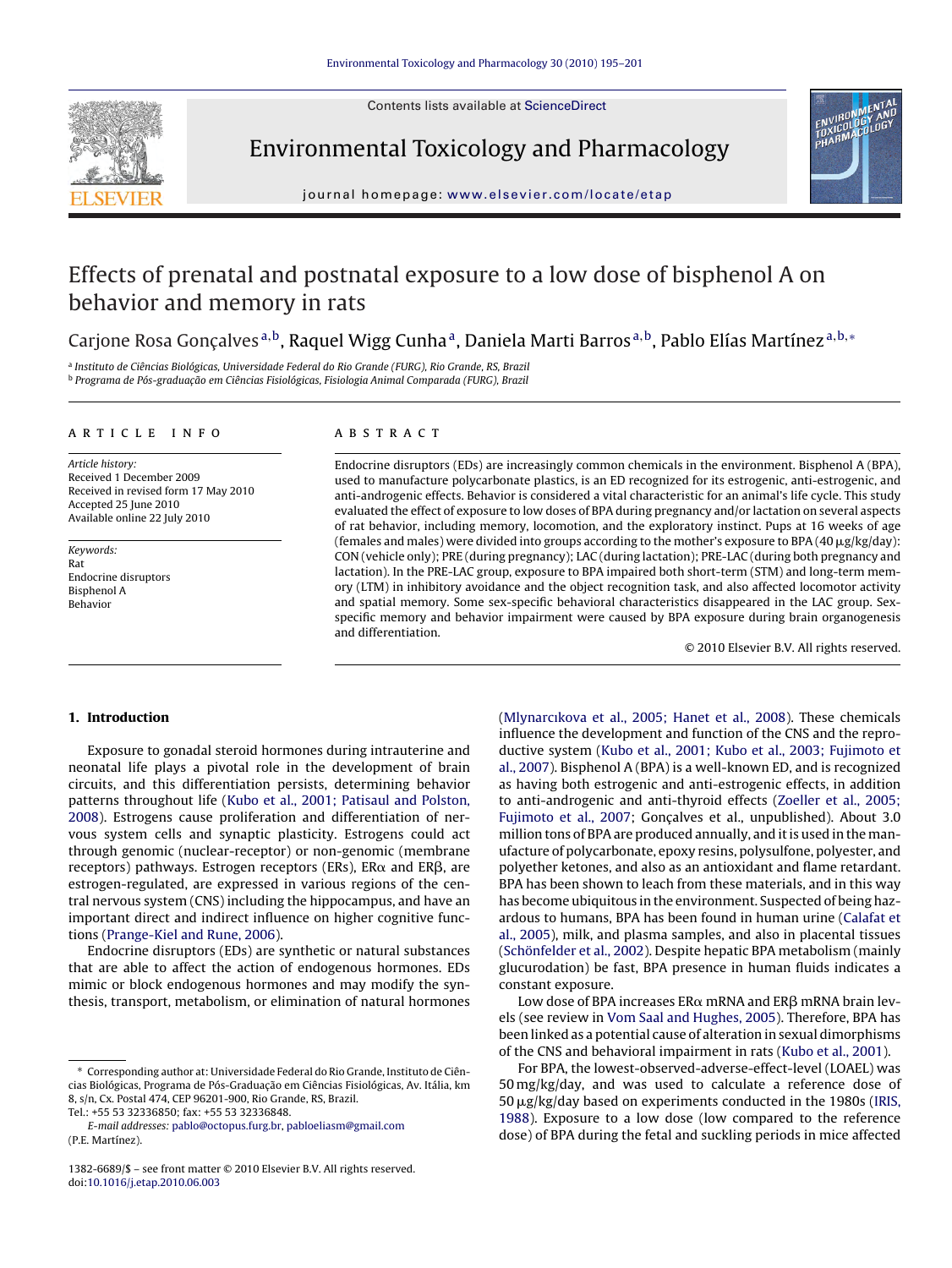their exploratory emotional behavior, decreasing the normal sexual differences in behavior [\(Kubo et al., 2003\).](#page-6-0) Rats exposed to a low dose of BPA showed behavioral defeminization in females and demasculinization in males [\(Kubo et al., 2001; Gioiosa et al., 2007\).](#page-6-0)

Taking into consideration the widespread presence of BPA in the environment, and considering its weak estrogen activity and experimental limitations, some authors have affirmed [\(Vom Saal](#page-6-0) [and Hughes, 2005\)](#page-6-0) and others have doubted [\(Dekant and Völkel,](#page-5-0) [2008\)](#page-5-0) the real risk of human exposure to BPA.

Concerning experimental condition, via of administration deserves some consideration: while the oral route is the main pathway in BPA exposure, parenteral administration avoids BPA first-pass in the liver (glucuronide conjugation). On the other hand, the toxicological core "the dose makes the poison" is confronted with hormesis mechanisms (i.e., low dose effect) or non-monotonic dose response curves ([Vandenberg et al., 2009\).](#page-6-0) Current human BPA exposure occurs in low dosage. Thus, low dose BPA effect in a single dose is interesting to observe, under adequate experimental conditions.

Independently of dosage, exposure period is crucial. Organisms exposed to EDs such as BPA during embryonic, fetal (free BPA increase for deconjugation  $\beta$ -glucuronidase-mediated in placental and fetal tissue) or neonatal (hepatic immaturity in glucuronidation capacity) life would present predisposition to dysfunctions observed in puberty or adulthood. Therefore, an important experimental approach is to study the effect of different BPA exposure times, at the same dosage, on memory and behavioral tasks.

This study evaluated the effects of a low dose of BPA (40 µg/kg/day, administered orally) on litters of female and male Wistar rats during the pregnancy and/or lactation periods, with respect to conditioning and spatial memory, locomotion, exploratory activity, and emotional state.

#### **2. Materials and methods**

All the procedures involving animal subjects were reviewed and approved by the Institutional Research Ethics Committee of the Universidade Federal do Rio Grande, Rio Grande, Rio Grande do Sul (CEPAS-Approval: 15/2008).

Female andmaleWistar rats (Rattus norvegicus) at 16 weeks of age obtained from the Universidade Federal do Rio Grande breeding colony were housed in standard cages. After confirmed copulation, females were exposed to one of the following treatments: corn oil-treated, with BPA, control (CON,  $n = 5$ ); BPA-treated during the pregnancy period (20 days), prenatal group (PRE,  $n = 6$ ); BPA-treated during the lactation period (21 days), postnatal group (LAC,  $n=4$ ) and BPA-treated during the pregnancy and lactation periods (41 days), pre- and postnatal group (PRE-LAC,  $n = 3$ ). BPA (Sigma–Aldrich, USA) was dissolved in corn oil (20  $\mu$ g/ml), and each animal received their treatment daily in the morning (BPA 40  $\mu$ g/kg/day) by oral gavage. Each female received 1 ml per gavage. Pregnant dams were maintained in home cages under a 12-h light/dark cycle, temperature  $21 \pm 2$  °C, with water and food ad libitum (soy-free rat chow, BioBase Bio-tec, Águas Frias, SC, Brazil). Each litters was standardized on the day after birth to 8–11 pups, with similar numbers of females and males. The CON, PRE, LAC and PRE-LAC treatments were composed respectively of 24, 29, 19, and 12 male pups and 29, 30, 16 and 14 female pups. In sum, 173 pups were analyzed in this study. After weaning on postnatal day 21, all offspring were housed by same-sex and same-litter group and maintained in the same conditions as the dams. Behavioral and memory studies were initiated at 16 weeks of age with both female and male rats following the order presented in materials and methods.

#### 2.1. Step-down inhibitory avoidance task (IAT)

The IAT is a behavioral aversive hippocampus-dependent task that allows evaluation of short-term memory (STM) and long-term memory (LTM) [\(Medina and](#page-6-0) [Izquierdo, 1995; Izquierdo et al., 1998\).](#page-6-0) The task was carried out in two phases: training and test. The apparatus was a  $50 \text{ cm} \times 25 \text{ cm} \times 25 \text{ cm}$  acrylic box. with a floor consisting of parallel 1.0 mm diameter stainless steel bars spaced 1.0 cm apart. A 7.0 cm wide, 2.5 cm high, and 25.0 cm long platform occupied the left end of the floor. Briefly, in a training session, immediately after stepping down and placing all four paws on the grid, the animals received a 0.4 mA shock for 2 s. In the test sessions, no shock was administered, and the step-down latency was used as a measure of retention (to a ceiling of 180 s). STM was tested 60 min after training, and LTM 24 h after the training session. All animals tested for STM were also tested for LTM; this double test procedure does not affect LTM performance ([Izquierdo et al., 1998\).](#page-6-0)

#### 2.2. Open field test (OF)

This procedure allows estimation of the locomotor activity levels (number of squares crossed), exploratory activity (rearing frequency), and emotional state (numbers of fecal boli and grooming events) (Küçük et al., 2008). The open field was a 50 cm  $\times$  40 cm linoleum floor divided into 12 equal squares by black lines, surrounded by 60 cm high walls. The front wall was made of Plexiglas® and the other walls were made of plywood. Animals were gently placed individually in the rear left rectangle and left to explore the field freely for 5 min ([Barros et al., 2000; Barros](#page-5-0) [et al., 2001\).](#page-5-0)

# 2.3. Object recognition test (OR)

In the first session, two identical objects were presented to the animal and it was allowed to explore them for 5 min. After 90 min, one object was replaced by a new object and the animal was again allowed to explore both new and old objects, in order to evaluate the STM. Twenty-four hours later, the new object from the STM was replaced by a third object, to evaluate LTM. If the time spent to explore the old objects is longer than for the new object, this can be interpreted as impairment in operational memory. This kind of memory is associated with hippocampus activity ([Friedman and Goldman-Rakic, 1988\).](#page-5-0) The results were expressed as recognition indexes (RI), calculated using the exploration time for each object: RI = time for the novel object/(time for the novel + time for the known), as described by [Aguiar et al.](#page-5-0) [\(2006\).](#page-5-0)

#### 2.4. Morris water maze (MWM)

A modification of the spatial version described by [Morris \(1984\)](#page-6-0) was used. This behavioral test was developed to evaluate spatial memory, and is employed to assess the function of the hippocampus in the development of this type of memory. The MWM consisted of a circular dark tank (168 cm diameter and 70 cm depth) filled with cloudy water and divided into four quadrants: Northwest (NW), Northeast (NE), Southeast (SE), and Southwest (SW). A hidden platform was fixed in one of the four virtual quadrants for all of the training sessions. The water was kept at  $24 \pm 1$  °C. Visual cues were placed in the water maze room. The training took place for 5 days, and in each training session, 5 trials of 120 s were performed at 70-s intervals. For each trial, the animals started from a different position in the water maze. In the training sessions, the learning progress was evaluated as the delay in reaching the hidden platform (escape); the path length and velocity were also recorded. On the sixth day, the retention test was executed: the platform was removed, and the animal swam freely for 60 s. The time spent in the platform quadrant was recorded, as an indicator of memory retention. The path length and velocity were also recorded. Data were obtained through a tracking video system (EthoVision®, NOLDUS).

# **3. Statistical analysis**

Data were expressed as mean  $\pm$  SEM. When the assumptions of homogeneity and normality of variance were verified, one- or two-way ANOVA was carried out to determine the main effect of sex and treatment and possible sex  $\times$  treatment interactions. Oneway ANOVA was performed first between litters for each treatment and sex, to exclude litter effects. Once litter effect was excluded, statistical tests were performed. The ANOVA was followed by a Student–Newman–Keuls post hoc test. If the assumption of homogeneity of variance was violated, a Kruskal–Wallis nonparametric ANOVA followed by a Mann–Whitney test was performed. The significance level adopted was 5%.

# **4. Results**

#### 4.1. Step-down inhibitory avoidance task (IAT)

The training session step-down latency among groups did not differ significantly in a Kruskal–Wallis analysis of variance  $(p > 0.05)$ .

Latency time in the test session showed no significant differences between sexes, in both STM ( $p = 0.239$ ) and LTM ( $p = 0.625$ ). The test results for STM [\(Fig. 1A](#page-2-0)) and LTM [\(Fig. 1B](#page-2-0)), expressed as mean and interquartile range (25/75), are shown for each sex and treatment. PRE-LAC-treated females and males showed impairment in conditioning memory as measured in the inhibitory avoidance task, both in the STM and LTM. LAC-treated males showed similar failure rates for both memory types.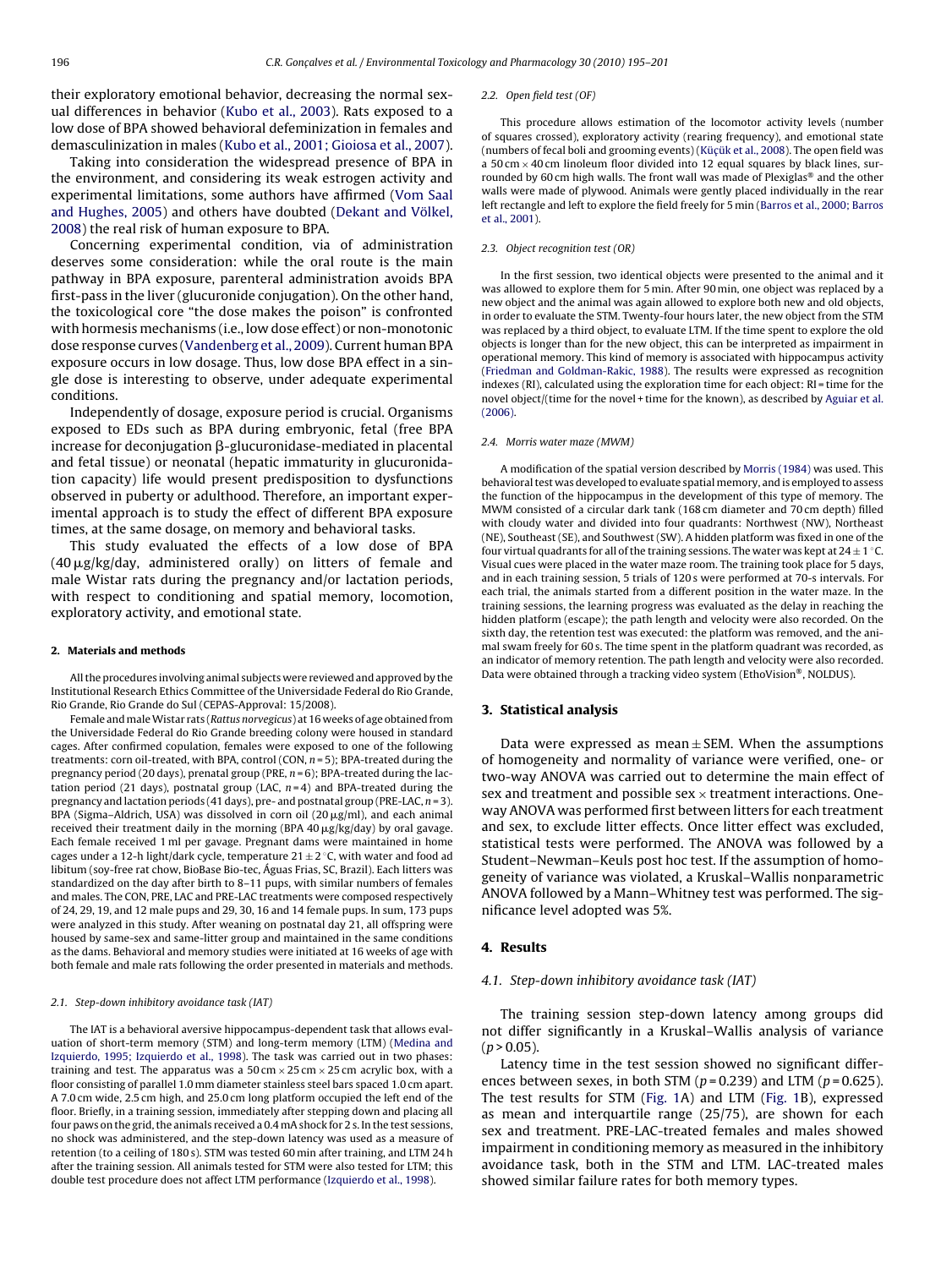<span id="page-2-0"></span>

Fig. 1. The effect of BPA on latency of step-down in the step-down inhibitory avoidance task (in s) in 16-week-old female and male rat pups, on A) short-term memory (STM), and B) long-term memory (LTM). Mother rats were exposed to one of the following treatments: CON (vehicle); PRE (BPA 40  $\mu$ g/kg/day during pregnancy); LAC (BPA 40 µg/kg/day during lactation); PRE-LAC (BPA 40 µg/kg/day during pregnancy and lactation). Differences between bars having the same letters are not significant at the 5% probability level. The results are expressed as the mean and interquartile range (25/75).

# 4.2. Open field test (OF)

Locomotor activity: the number of crossings differed between sexes ( $p$  < 0.001). A treatment effect was also observed ( $p$  < 0.05). Additionally, a sex  $\times$  treatment interaction was observed [F(3, 169) = 3.68,  $p < 0.05$  (Fig. 2). Females showed no impairment from the BPA treatment, but LAC and PRE-LAC males had poorer performances than CON males and all female groups.

Exploratory activity: females showed more rearings  $(38.58 \pm 1.65)$  than did males  $(24.44 \pm 1.22)$  [F(1, 171) = 35.80,  $p$  < 0.001]. The treatment also had a significant effect [ $F(3)$ ]  $169$ ) = 5.28,  $p < 0.005$ ]. The PRE-LAC and LAC-treated rats showed fewer rearings than the CON and PRE groups ([Table 1\)](#page-3-0). An interaction of sex  $\times$  treatment was not found ( $p > 0.05$ ).

Emotional state: grooming and defecation events showed no differences in either sex or treatment  $(p > 0.05)$  ([Table 1\).](#page-3-0)

# 4.3. Object recognition (OR)

During the training session, no differences were observed  $(p > 0.05)$  between either sexes or treatments, in the exploration time between identical objects (data not shown). The object recognition performance differed between the sexes in both STM  $F(1, 1)$ 171) = 4.14,  $p < 0.05$ ] and LTM [ $F(1, 171) = 20.72$ ,  $p < 0.001$ ]. STM and LTM were, for females,  $0.69 \pm 0.012$  and  $0.51 \pm 0.013$ , and for males,  $0.51 \pm 0.013$  and  $0.58 \pm 0.017$ , respectively. The treatment effects are shown in Fig. 3. STM performance was altered by the

treatments  $[F(3, 169) = 4.01, p < 0.005]$ . The PRE-LAC group showed poorer performance than the CON group. The LTM group showed a significant difference for treatments  $[F(3, 169) = 2.75, p < 0.05]$ . The CON group performed better than the PRE-LAC group. No sex  $\times$  treatment interaction was found ( $p > 0.05$ ).

#### 4.4. Morris water maze (MWM)

Path length: no sex difference  $(p > 0.05)$  was observed in the learning phase. However, the training session was affected by treatments  $[F(15, 2366) = 5.07, p < 0.001]$  ([Fig. 4\).](#page-3-0) On training day 1, the PRE-LAC group traveled a longer distance than the PRE and LAC groups. On day 2, the distance covered by the CON group was shorter than the LAC group, and the PRE-LAC path length was shorter compared to the PRE and LAC treatments. On day 4, the distance traveled by the CON group was shorter than the LAC and longer than the PRE and PRE-LAC-treated groups. On day 5, the distance covered by the CON group was shorter than the LAC and PRE-LAC treatments, and the PRE performance was poorer than the LAC and PRE-LAC-treated rats. In the test session, females (1238.02  $\pm$  19.98 cm) traveled a greater distance than males (1158.42  $\pm$  28.17 cm) [ $F(1, 171)$  = 5.40,  $p$  < 0.05]. On the test day, the distance covered showed a significant treatment effect  $[F(3, 1)]$  $169$ ) = 3.46,  $p < 0.05$ ] [\(Table 2\).](#page-3-0)

Velocity: During the training session, there was no difference between the sexes  $[F(5, 859)=1.63, p>0.1]$ . Treatments had a significant effect  $[F(15, 2366.2) = 4.43, p < 0.001]$  on the training



**Fig. 2.** The effect of BPA on the number of crossings in 16-week-old pups. Mother rats were exposed to one of the following treatments: CON (vehicle); PRE (BPA 40 μg/kg/day during pregnancy); LAC (BPA 40 μg/kg/day during lactation); PRE-LAC (BPA 40  $\mu$ g/kg/day during pregnancy and lactation). Differences between bars having the same letters are not significant at the 5% probability level. The results are expressed as mean  $\pm$  SEM.



**Fig. 3.** The effect of BPA on object recognition indexes in 16-week-old pups for: short-term memory (STM) and long-term memory (LTM). Mother rats were exposed to one of the following treatments: CON (vehicle); PRE (BPA 40  $\mu$ g/kg/day during pregnancy); LAC (BPA 40  $\mu$ g/kg/day during lactation); PRE-LAC (BPA 40  $\mu$ g/kg/day during pregnancy and lactation). Differences between bars having the same letters are not significant at the 5% probability level. The results are expressed as  $mean \pm SEM$ .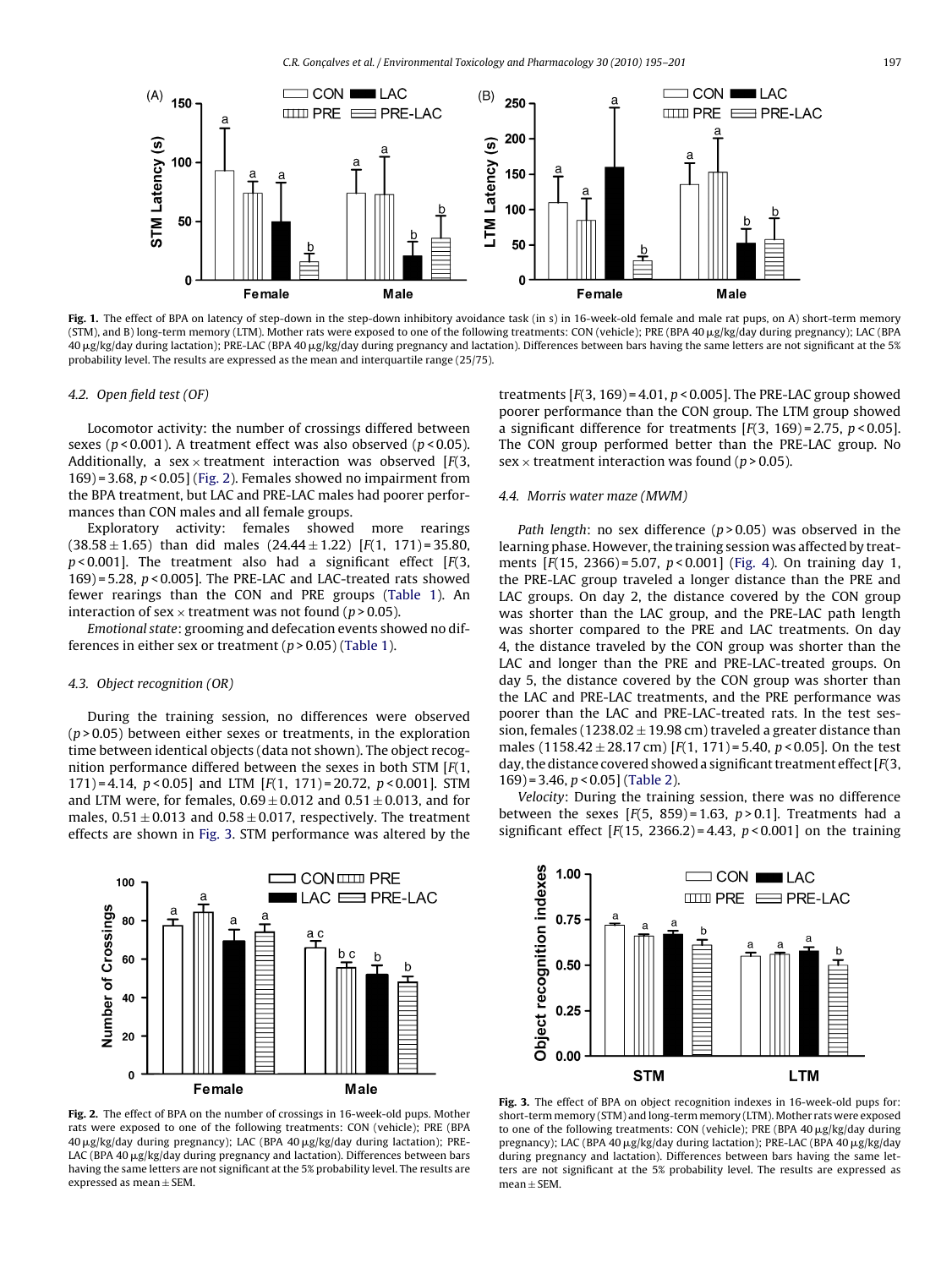<span id="page-3-0"></span>Effect of BPA on number of rearings, grooming, and defecations (during 5 min) in female and male rats.

|                      | CON              | <b>PRE</b>       | LAC                           | PRE-LAC                 |
|----------------------|------------------|------------------|-------------------------------|-------------------------|
| Rearings             | $33.78 \pm 2.19$ | $35.74 \pm 2.10$ | $24.94 \pm 2.32$ <sup>a</sup> | $27.84 \pm 2.0^{\circ}$ |
| Groomings            | $0.69 \pm 0.09$  | $0.89 \pm 0.11$  | $0.5 \pm 0.12$                | $0.69 \pm 0.14$         |
| Number of fecal boli | $1.77 + 0.28$    | $0.84 \pm 0.18$  | $1.42 + 0.31$                 | $0.80 \pm 0.32$         |

<sup>a</sup> LAC and PRE-LAC-treated rats showed fewer rearings (<sup>p</sup> < 0.05) than rats receiving the CON and PRE treatments. The results are expressed as mean <sup>±</sup> SEM.

#### **Table 2**

Path length, velocity, and time spent in the platform quadrant during the water maze retention test: effect of BPA treatments.

|                   | <b>CON</b>        | <b>PRE</b>        | LAC               | PRE-LAC            |
|-------------------|-------------------|-------------------|-------------------|--------------------|
| Path length (cm)  | $1202.57 + 30.90$ | $1140.31 + 27.41$ | $1213.67 + 37.38$ | $1307.62 + 48.87a$ |
| Velocity $(cm/s)$ | $20.61 \pm 0.50$  | $20.06 \pm 0.48$  | $21.48 \pm 0.68$  | $22.81 \pm 0.82^b$ |
| Time in $PQ(s)$   | $19.51 + 0.74$    | $17.66 + 0.78$    | $16.95 + 0.85$    | $15.8 + 0.89^c$    |

PQ, platform quadrant.

a PRE-LAC rats traveled longer distance than other treatments.

**b** PRE-LAC rats showed greater velocity compared to rats receiving the CON and PRE treatments.

<sup>c</sup> PRE-LAC rats remained for a shorter time in the platform quadrant than did rats receiving the CON treatment. The results are expressed as mean <sup>±</sup> SEM.

(Fig. 5). On day 1, the velocity of the CON group was higher than for the PRE and LAC treatments. On days 2 and 3, the PRE-LAC treatment group showed the highest velocity of all the treatment groups. On day 4, the LAC velocity was less compared to the CON and PRE-LAC treatments. On day 5, the LAC velocity was slower than the PRE-LAC. In the test session, there was a difference between the sexes  $[F(1, 171) = 3.88, p < 0.05]$ . The velocities of females and males were  $21.50 \pm 0.34$  and  $20.33 \pm 0.49$  cm/s, respectively. On the test day, the velocity was altered by treatment  $[F(3, 169) = 3.43]$ , p < 0.05]. The CON and PRE groups showed slower velocities compared to the PRE-LAC group (Table 2).

Latency: The training session showed no difference by sex  $[F(5,$  $859$ ) = 1.88,  $p > 0.05$ ]. The latency showed a difference by treatments  $[F(15, 2366.2) = 4.804, p < 0.05]$  (Fig. 6). On day 2, the CON group showed a lower latency time than all the other groups. On days 3 and 5, the LAC group showed the highest latency time compared to all other treatments. On day 4, the CON group showed a shorter latency time than the LAC group. A significant decrease in latency time between the first and the last day of training was observed, demonstrating that all groups had learned the task. In the retention test, no difference was found between the sexes  $[F(1, 171) = 0.85]$ ,  $p > 0.1$ ], but a difference was found for treatment [ $F(3, 169) = 3.17$ ,  $p$  < 0.05]. The CON group remained longer on the platform than did the PRE-LAC-treated rats (Table 2).



**Fig. 4.** Morris water maze training. Effect of BPA treatment on path length (cm) in 16-week-old pups. Mother rats were exposed to one of the following treatments: CON (vehicle); PRE (BPA 40  $\mu$ g/kg/day during pregnancy); LAC (BPA 40  $\mu$ g/kg/day during lactation); PRE-LAC (BPA 40  $\mu$ g/kg/day during pregnancy and lactation). \*PRE-LAC was higher ( $p < 0.05$ ) than PRE and LAC. \*\*CON was lower ( $p < 0.05$ ) than LAC.  $*$ PRE-LAC was inferior ( $p$  < 0.05) compared to PRE and LAC.  $**$ CON was lower ( $p$  < 0.05) than LAC and higher ( $p$  < 0.05) compared with PRE and PRE-LAC.  $^{\text{x}}$ CON was lower ( $p$  < 0.05) than LAC and PRE-LAC. <sup>xx</sup>PRE performance was poorer ( $p$  < 0.05) than LAC and PRE-LAC. The results are expressed as mean  $\pm$  SEM.



**Fig. 5.** Morris water maze training. Effect of BPA treatment on velocity (cm/s) in 16 week-old pups. Mother rats were exposed to one of the following treatments: CON (vehicle); PRE (BPA 40  $\mu$ g/kg/day during pregnancy); LAC (BPA 40  $\mu$ g/kg/day during lactation); PRE-LAC (BPA 40  $\mu$ g/kg/day during pregnancy and lactation).  $^*$ CON was higher ( $p < 0.05$ ) than the PRE and LAC treatments. \*\* PRE-LAC treatment had the highest velocity ( $p$  < 0.05) compared to all other treatments.  $*$ LAC velocity was lower ( $p$  < 0.05) than CON and PRE-LAC treatments.  $^{++}$  LAC was lower ( $p$  < 0.05) than PRE-LAC. The results are expressed as mean  $\pm$  SEM.



Fig. 6. Morris water maze training. Effect of BPA treatment on escape latency time (s) in 16-week-old pups. Mother rats were exposed to one of the following treatments: CON (vehicle); PRE (BPA 40  $\mu$ g/kg/day during pregnancy); LAC (BPA 40  $\mu$ g/kg/day during lactation); PRE-LAC (BPA 40  $\mu$ g/kg/day during pregnancy and lactation). \*CON showed a shorter latency time than all other treatments. \*\*LAC showed a higher latency time compared to all other treatments. #CON showed a shorter latency time than the LAC treatment. The results are expressed as mean  $\pm$  SEM.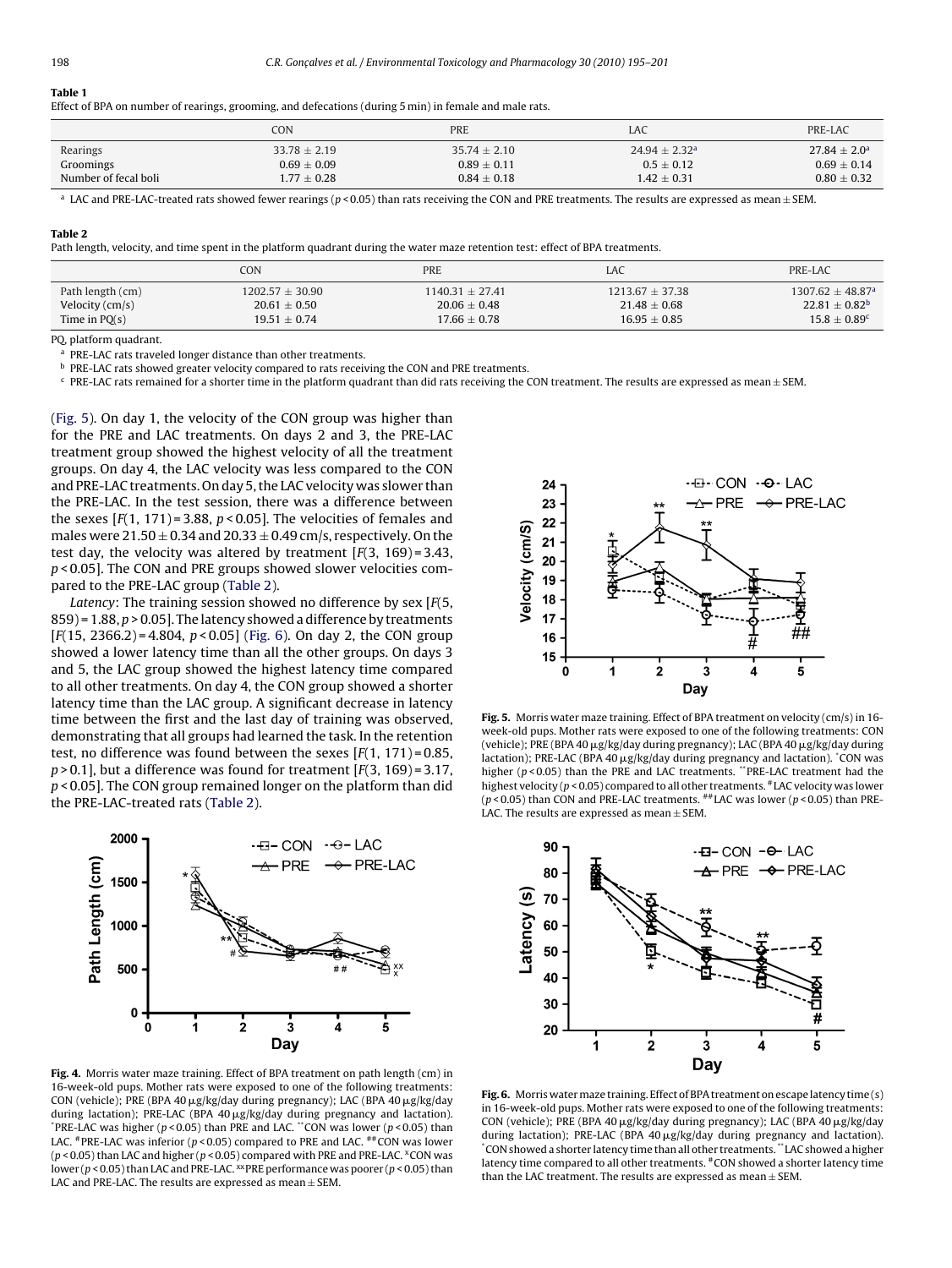#### **5. Discussion**

Memory formation is a process that involves many biochemical and molecular events in specific brain regions ([Izquierdo and](#page-5-0) [Medina, 1997\).](#page-5-0) Soon after learning, memory is very susceptible to external and internal interferences [\(Gioiosa et al., 2007\).](#page-5-0) We used the IAT test to evaluate the possible interference of BPA exposure during pregnancy and/or lactation with STM and LTM, in a paradigm of aversive learning. The aversive learning model is normally adaptive, and it contributes to remembering situations of fear and anxiety, such as post-traumatic stress ([Maren, 2003\).](#page-6-0) In IAT we found no significant difference between males and females in the latency time to step-down from the platform, suggesting a lack of difference in the consolidation of memory between the sexes. However, when the treatments were compared within each sex, the groups had different performances, suggesting an effect of BPA exposure with sex differences on STM and LTM memory consolidation. Females and males of the PRE-LAC treatment group showed impairment in STM and LTM. Besides the LAC treatment, only males also showed disturbances in STM and LTM, suggesting a greater tendency to susceptibility of males to impairment caused by BPA. The mechanisms involved in STM and LTM are essentially different, but some common pathways are known in the CA1 and the entorhinal cortex [\(Cammarota et al., 2007\).](#page-5-0) BPA possibly affected more than one pathway of memory modulation. In our study, the females and males in the PRE-LAC group that showed memory disruption, were exposed to BPA for approximately 41 days of intrauterine development and postnatal growth, a period that coincides with major organogenesis and cellular differentiation ([Newbold et al.,](#page-6-0) [2007\).](#page-6-0) In our laboratory, female rats of 5 months of age exposed to BPA during pregnancy and lactation showed higher  $T_4$  levels. This impairment of TH homeostasis has some similarity to thyroid syndrome resistance and coincided with the females and males of the PRE-LAC group, which showed memory impairment. TH is already known for its role in brain development, learning, and memory processes ([Köhrle, 2008\).](#page-6-0) On the other hand, males from the LAC group also showed STM and LTM impairment, and this period (21 days) overlaps with the period of cellular differentiation. Males were more susceptible to impairment by BPA exposure for this memory type than were females, showing a sex-specific BPA effect.

Locomotor activity, exploratory habits, and emotional behavior of female and male rats were investigated in the OF test. In agreement with [Fujimoto et al. \(2007\)](#page-5-0) and [Gioiosa et al. \(2007\),](#page-5-0) locomotor activity was higher in females than males; but this difference was not observed between the control treatments. Similarly to the IAT test, males suffered a negative effect of BPA treatment on locomotion performance (PRE-LAC and LAC) [\(Fig. 2\).](#page-2-0) In addition, [Kubo et al. \(2001\)](#page-6-0) demonstrated, only in females, a negative effect of BPA on locomotion: females exposed to BPA scarcely moved. Perhaps the differences between these findings are related to the differences in the doses administered. In our study, the impairment effects of BPA were attained using a low dose.

Continuing in the OF task, we evaluated the exploration behavior by means of the number of rearings of each animal. We found a less intense exploratory instinct in males compared to females. [Kubo et al. \(2001\)](#page-6-0) also reported that females show a greater tendency to explore new environments. In the treated animals, regardless of sex, the PRE-LAC and LAC groups showed a deficit in exploratory behavior, suggesting a negative effect of BPA on the normal capacity of the animal to explore environments [\(Table 1\).](#page-3-0) As described by [Fujimoto et al. \(2006\), t](#page-5-0)he negative effect of BPA on the number of rearings suggested a loss in sexual dimorphism. Finally, to investigate emotional behavior, we evaluated the frequencies of fecal boli and grooming events. Differently from anxiety, the response to fear is more complex; according to Küçük et al. (2008),

the number of fecal boli is a function of the animal's response to fear in situations considered dangerous, and therefore describes the emotional state of the animal. However, in our study, the frequencies of fecal boli and grooming did not differ between males and females, nor between the treatments. No consistent defecation rate results were found by Küçük et al. (2008) in the evaluation of emotional behavior. The OR paradigm of learning involves the free exploratory behavior associated with the ability of an animal to explore a novel object more than a familiar one. In the OR task, females showed different results from males in STM and LTM. For STM, we found better performance in females compared to males. On the other hand, males were better in the LTM compared to females. Gender differences in brain function and learning are determined bymany factors. These factors include the organizational and activational effects of sex hormones, mainly by exposure during early brain development [\(Dalla and Shors, 2009\).](#page-5-0)

Although STM and LTM have different pathways of modulation [\(Izquierdo et al., 1998\),](#page-6-0) the BPA treatment during pregnancy and lactation (PRE-LAC) resulted in impairment in the performance of the STM and LTM tests [\(Fig. 3\)](#page-2-0). The role of estrogens in memory is already known. [Fernandez et al. \(2008\)](#page-5-0) reported that the administration of 17 $\beta$ -estradiol (E<sub>2</sub>), infused via the hippocampus, facilitated the consolidation of memory for OR.  $E_2$  was responsible for activation of an extracellular signal regulated by kinases (ERK), which is considered a limiting factor for various forms of memory consolidation and learning. In our study, BPA impaired memory consolidation as evaluated by the IAT and OR tests, suggesting its antagonist action to  $E_2$ . There are different concepts of the importance of spatial skills. For mammals, one theory supports the idea that spatial ability is better developed in males because of their different roles, including hunting and territory expansion [\(Jacobs et al., 1990\).](#page-6-0) This increased spatial ability in males reflects a larger hypothalamus than females in polygamous species, which have greater intraspecific competition. Another theory suggests a greater spatial ability of females based on their capability to recognize objects and territories ([Eals and Silverman, 1997\).](#page-5-0) In addition to these concepts, an animal's spatial ability is an extremely important aspect of its biology, to allow it to perform daily tasks. In our study we evaluated spatial ability by the MWM, which recorded the distance and speed attained by the animals, in addition to the time of latency to find the hidden platform in the tank. These parameters evaluated the animals' ability to form spatial memory. The impaired performance in the MWM is attributed to possible damage in brain regions that are essential for coordinating spatial memory, such as the hippocampus, the striatum, the cerebellum, and several areas of the cortex ([D'Hooge and Deyn, 2001\).](#page-5-0)

In our study, the total distance traveled by the animals in the MWM task was longer in females than in males, as evaluated by us in the OF task, supporting the idea of locomotion superiority in females. This contrasts with the finding by [Healy et al. \(1999\), o](#page-5-0)f no differences between the sexes. Considering the treatments in both sexes during the training, in general the PRE-LAC group traveled the longest distance. The PRE-LAC group also performed better on the test day, compared to the PRE group. Differently from the OF task, the locomotion activity evaluated in the MWM was not decreased by BPA exposure. These results may be due to differences in tasks; the MWM task requires a forced movement (swimming), and not a spontaneous natural movement such as walking in OF.

During the days of training, there was no difference in velocity between the sexes; but on the test day, the females reached a higher speed compared to males. When the individual treatments during training were evaluated, again the PRE-LAC group showed the highest speed. On the test day, the PRE-LAC group continued to be faster compared to the CON and PRE groups.

For the latency time to find the platform, there was no difference between the sexes, in agreement with the observations of [Healy et](#page-5-0)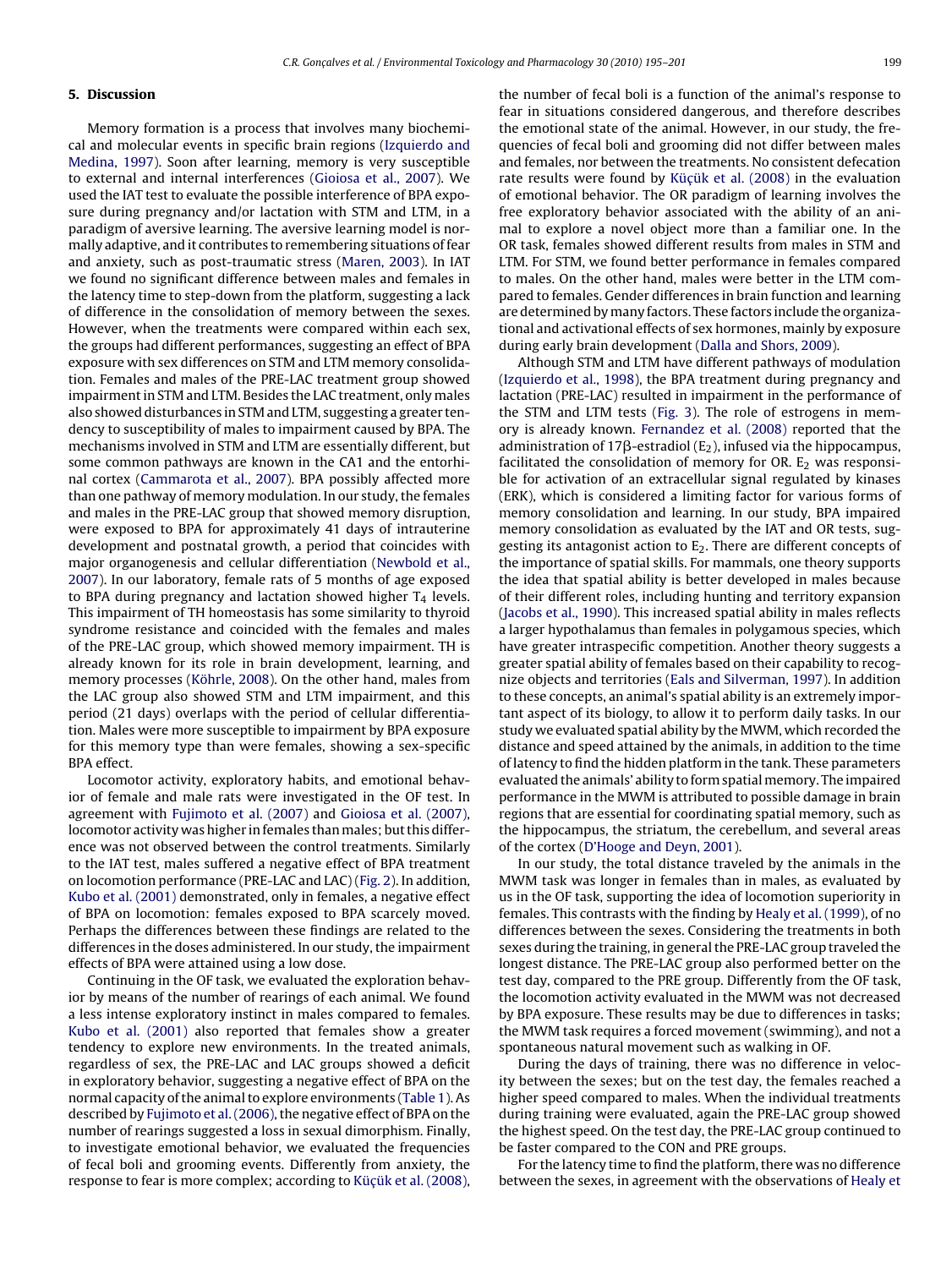<span id="page-5-0"></span>al. (1999). During the training there was a progressive decrease in the latency time to find the platform, confirming that the animals had learned during that period. In the different treatments, regardless of sex, the CON group showed the greatest ability to find the platform, while the LAC group was the least able on training days 3 and 5. On the test day, the CON group remained longer in the platform quadrant, showing better spatial ability compared to the PRE-LAC group. [Macbeth et al. \(2008\)](#page-6-0) assessed the influence of estrogens on spatial memory. They observed an improvement in spatialmemory in pregnant rats, a period which coincides with high levels of circulating estrogens. In our study, the exposure to BPA in pups during the gestation and lactation periods (PRE-LAC) impaired the spatial ability of the animals, suggesting an antagonistic effect of BPA on the action of estrogen.

The tasks that we imposed did not involve social or reproductive parameters. However, different memory types, locomotor, and exploratory activities were impaired by transplacental and lactational exposure to BPA. We observed changes in memory and behavior induced by a low dose of BPA, which may be related to sexual differentiation of the brain. Our study showed the abolishment of behavioral sex differences, and additionally suggested that estrogen and thyroid disruption may be involved in memory impairment, as seen in the OR and MWM tasks.

In summary, nervous and endocrine systems interact to maintain organism homeostasis. The alteration of any signal pathway can affect these functions. Since rapid changes occur during development in prenatal and postnatal ages, the organisms as targets for endocrine disruptors also change. In this sense, it is important to understand the general aspects of development and, more specifically, nervous system development. This knowledge can help interpret toxic effects when considered as the endpoint of behavior and memory. Traditionally, developmental neurotoxicology shows alterations induced by toxins, in specific sensitive "windows" of development. However, when the chemical insult is subtle, gross alterations are not evident and appear only through long-term behavioral deviance. During prenatal and postnatal life, critical phases of neurodevelopment are evidenced. Gliogenesis and apoptosis initiate in the early embryo and continue in postnatal life. Similarly, differentiation and synaptogenesis begin in the late embryo and progress during postnatal life. Therefore, functional organization includes fetal and postnatal life. Myelination starts at the end of fetal life and continues during postnatal life. Proliferation and migration processes are extended from embryo until the 15th day of postnatal life. Only organogenesis and neurulation occur during the embryonic phase only.

In this study, the longest period of BPA exposure (gestation and lactation – PRE-LAC group) generally displayed the worst performance in all tests. Thus, it was verified that over prenatal and early postnatal life the nervous system is sensitive to suffer functional disturbances induced by BPA.

Additionally, BPA exposure during breastfeeding (LAC group), a period when differentiation, functional organization, myelination and other neurodevelopmental processes occur, impaired male and female performance in some tests. Natural behavioral differences between females and males disappear. These results suggested a loss of sexual dimorphism, with behavioral defemenization and demasculinization in females and males, respectively.

BPA exposure during gestation (PRE group) resulted in no apparent change in memory and behavioral tasks. Nevertheless, BPA exposure in the PRE-LAC group caused important detrimental effects on both sexes. These results permitted inferring that organogenesis and other developmental processes that occur during the gestation period were covertly affected by BPA, in as much as additional BPA exposure in the lactation period significantly increased the negative effects when compared with BPA exposure only in the lactation period. Memory and behavioral tasks emerge as a sensitive end point to evaluate endocrine disruption. In fact, we observed sex-specific alterations induced by a low dose of BPA and loss of behavioral sexual dimorphism. These findings cause concern, since they indicate the risk associated with BPA exposure.

## **Conflicts of interest**

All authors declare they have no potential competing interest.

# **Acknowledgements**

This study was supported by a grant, Proc. No. 0613848- FAPERGS (Fundação de Amparo à Pesquisa do Estado do Rio Grande do Sul), to the Physiological Sciences Post-graduate Program of the Universidade Federal do Rio Grande. D.M. Barros is a research fellow of the Brazilian agency CNPq (Conselho Nacional de Desenvolvimento Científico e Tecnológico). C.R. Gonçalves received a graduate fellowship from the Brazilian agency CAPES (Coordenação de Aperfeicoamento de Pessoal de Nível Superior).

## **References**

- Aguiar, R.B., Dickel, O.E., Cunha, R.W., Monserrat, J.M., Barros, D.M., Martinez, P.E., 2006. Estradiol valerate and tibolone: effects on memory. Pharmacol. Biochem. Behav. 85, 689–696.
- Barros, D.M., Izquierdo, L.A., Mello e Souza, T., Ardenghi, P., Pereira, P., Medina, J.H., Izquierdo, I., 2000. Molecular signaling pathways in the cerebral cortex are required for retrieval of one-trial inhibitory avoidance learning in rats. Behav. Brain Res. 114, 183–192.
- Barros, D.M., Mello e Souza, T., de David, T., Choi, H., Agguzoli, A., Madche, C., Ardenghi, P., Medina, J.H., Izquierdo, I., 2001. Simultaneous modulation of retrieval by dopaminergic D1,  $\beta$  noradrenergic, serotonergic-1A and cholinergic muscarinic receptors in cortical structures of the rat. Behav. Brain Res. 124, 1–7.
- Calafat, A.M., Kuklenyik, Z., Reidy, J.A., Caudill, S.P., Ekong, J., Needham, L.L., 2005. Urinary concentrations of bisphenol A and 4-nonylphenol in a human reference population. Environ. Health Perspect. 113 (4), 391–395.
- Cammarota, M., Bevilaqua, L.R.M., Medina, J.H., Izquierdo, I., 2007. Studies on shortterm avoidance memory. In: Bermudez-Rattoni, F. (Ed.), Neural plasticity and memory: from genes to brain imaging. CRC Press, Boca Raton, pp. 193–208.
- Dalla, C., Shors, T.J., 2009. Sex differences in learning processes of classical and operant conditioning. Physiol. Behav. 97, 229–238.
- Dekant, W., Völkel, W., 2008. Human exposure to bisphenol A by biomonitoring: methods, results and assessment of environmental exposures. Toxicol. Appl. Pharmacol. 228, 114–134.
- D'Hooge, R., Deyn, P.P., 2001. Applications of the Morris water maze in the study of learning and memory. Brain Res. Rev. 36, 60–90.
- Eals, M., Silverman, I., 1997. The hunter–gatherer theory of spatial sex differences: proximate factors mediating the female advantage in recall of object arrays. Ethol. Sociobiol. 15, 95–105.
- Fernandez, S.M., Lewis, M.C., Pechenino, A.S., Harburger, L.L., Orr, P.T., Gresack, J.E., Schafe, G.E., Frick, K.M., 2008. Estradiol-induced enhancement of object memory consolidation involves hippocampal extracellular signal-regulated kinase activation and membrane-bound estrogen receptors. J. Neurosci. 28 (35), 8660–8667.
- Friedman, H.R., Goldman-Rakic, P.S., 1988. Activation of the hippocampus and dentate gyrus by working-memory: a 2-deoxyglucose study of behaving Rhesus monkeys. J. Neurosci. 8, 4693–4706.
- Fujimoto, T., Kubo, K., Aou, S., 2006. Prenatal exposure to bisphenol A impairs sexual differentiation of exploratory behavior and increases depression-like behavior in rats. Brain Res. 1068, 49–55.
- Fujimoto, T., Kubo, K., Aou, S., 2007. Environmental impacts on brain functions: low dose effects of bisphenol A during perinatal critical period. Int. Congr. Ser. 1301, 226–229.
- Gioiosa, L., Fissore, E., Ghirardelli, G., Parmigiani, S., Palanza, P., 2007. Developmental exposure to low-dose estrogenic endocrine disruptors alters sex differences in exploration and emotional responses in mice. Horm. Behav. 52, 307–316.
- Hanet, N., Lancon, A., Delmas, D., Jannin, B., Chagnon, M.-C., Cherkaoui-Malki, M., Latruffe, N., Artur, Y., Heydel, J.-M., 2008. Effects of endocrine disruptors on genes associated with17ß-estradiol metabolism and excretion. Steroids 73, 1242–1251.
- Healy, S.D., Braham, S.R., Braithwaite, V.A., 1999. Spatial working memory in rats: no differences between the sexes. Proc. R. Soc. Lond. 266, 2303–2308.
- IRIS, 1998. Bisphenol A (CASRN 80-05-7). US. Environmental Protection Agency, Washington, DC, Available: <http://www.epa.gov/NCEA/iris/subst/0356.htm> (accessed on 12.03.09).
- Izquierdo, I., Medina, J.H., 1997. Memory formation: the sequence of biochemical events in the hippocampus and its connection to activity in other brain structures. Neurobiol. Learn. Mem. 68, 285–316.